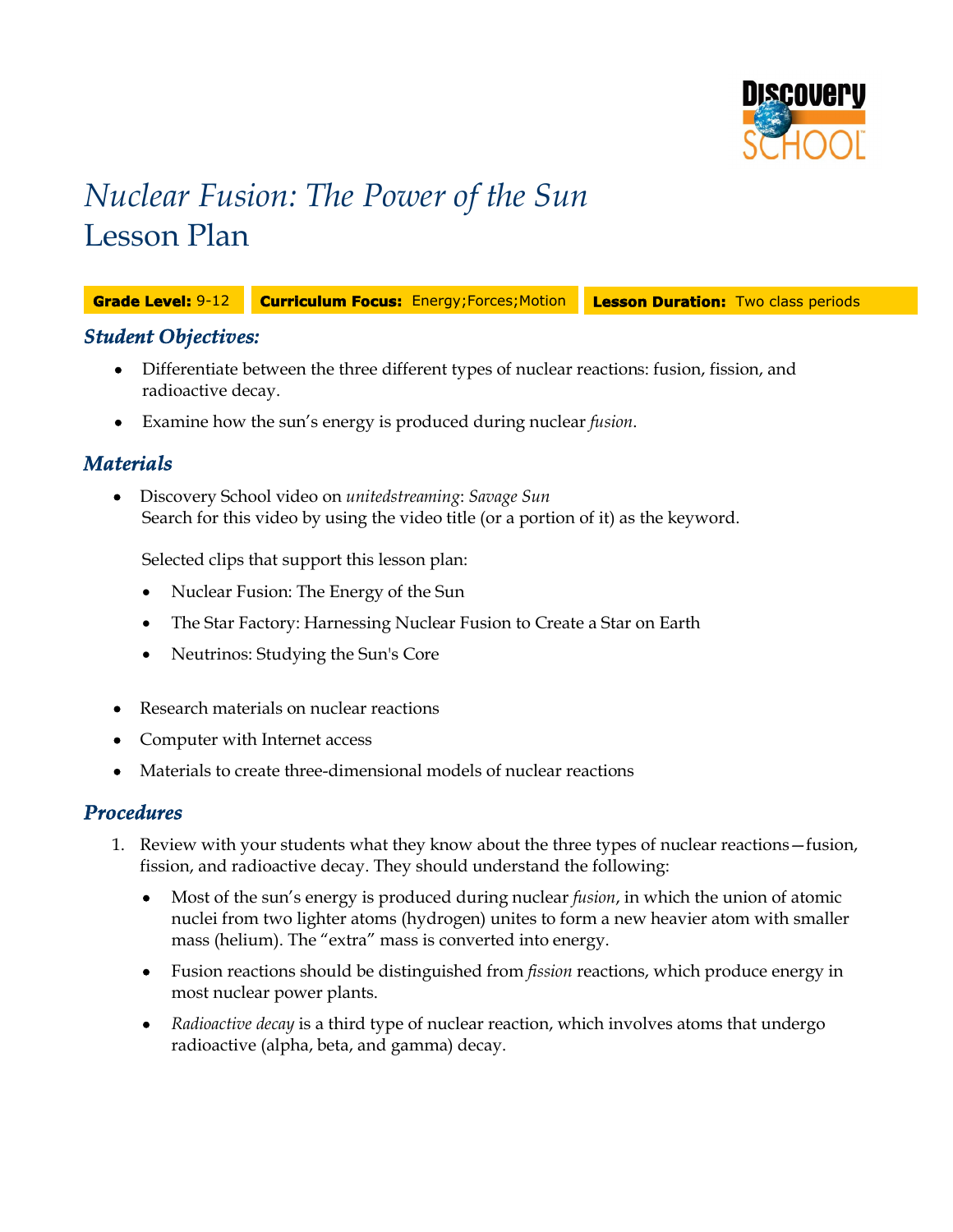- 2. Have students use the Internet or other sources to investigate the reactions that occur in fusion, fission, and radioactive decay reactions. One place to start is the Web site, ABC's of Nuclear Science: http://www.lbl.gov/abc/.
- 3. Have your students use these and other resources to complete a three-part Venn diagram comparing and contrasting fusion, fission, and radioactive decay.
- 4. Divide your class into groups, assigning each group one of the three reactions to investigate more thoroughly.
- 5. Each group should prepare a presentation that includes a three-dimensional model illustrating how its assigned reaction works.
- 6. Each presentation should also include an explanation of each reactant and product and the way in which energy is released.
- 7. Once students have given their presentations, end by asking the class to compare and contrast their models.

# *Discussion Questions*

- 1. What would happen if the amount of light reaching the Earth from the sun were cut in half? Predict what the climate and life would be like here on Earth. How would humans respond to this change?
- 2. Most of the sun's energy is produced from fusion reactions, while nuclear power plants use fission reactions to produce their energy. Compare and contrast nuclear fission and nuclear fusion. Name at least three ways they are similar and three ways they are different.
- 3. The scientific community has spent billions of dollars to create an underground facility for collecting data on the neutrinos that rain down on Earth from the sun. Are the potential benefits of understanding neutrinos worth such a large expense? Why or why not?

## *Assessment*

Use the following three-point rubric to evaluate students' work during this lesson.

- 3 points: Student's diagram effectively compares and contrasts the three types of nuclear reactions; model clearly and accurately illustrates how group's assigned reaction works; presentation clear, well organized, and reflects excellent speaking skills.
- 2 points: Student's diagram adequately compares and contrasts the three types of nuclear reactions; model lacks clarity; presentation clear but speaking skills lacking.
- 1 point: Student's diagram inadequate; model lacks clarity; presentation clear but poorly organized; speaking skills lacking.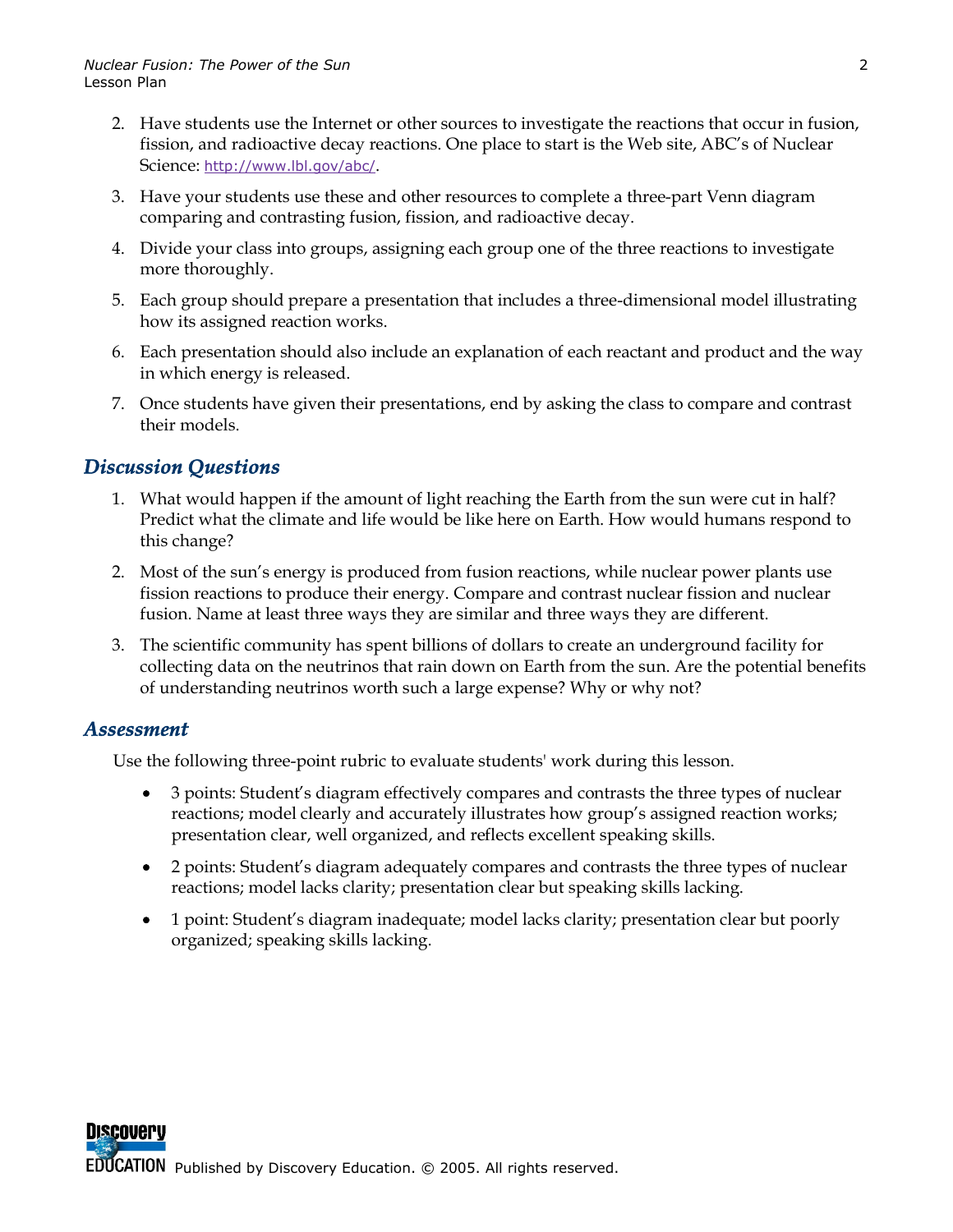## *Vocabulary*

#### **aurora**

*Definition*: A luminous phenomenon that consists of streamers or arches of light appearing in the upper atmosphere of a planet's magnetic polar regions and is caused by the emission of light from atoms excited by electrons accelerated along the planet's magnetic field lines. *Context*: The aurora borealis forms a spectacular ribbon of light in the sky.

#### **electromagnetic**

*Definition*: Of, relating to, or produced by magnetism developed by a current of electricity. *Context*: You can lose AM radio signals on your car radio when they are interrupted by the strong electromagnetic field that is produced around high-voltage power lines.

#### **fusion**

*Definition*: The union of atomic nuclei to form heavier nuclei resulting in the release of enormous quantities of energy when certain light elements unite. *Context*: In the sun, helium is produced by the fusion of hydrogen atoms.

#### **nebula**

*Definition*: Any of numerous clouds of gas or dust in interstellar space. *Context*: On a clear night, the Orion Nebula is visible even with the naked eye.

#### **neutrino**

*Definition*: An uncharged elementary particle that is believed to be massless or to have a very small mass, that has any of three forms, and that interacts only rarely with other particles. *Context*: Even though we cannot see or feel them, trillions of neutrinos hit the Earth every second.

#### **plasma**

*Definition*: A collection of charged particles containing about equal numbers of positive ions and electrons and exhibiting some properties of a gas but differing from a gas in being a good conductor of electricity and in being affected by a magnetic field.

*Context*: Millions of tons of electrically charged plasma may be thrown out into space after a solar disturbance.

#### **prominence**

*Definition*: A mass of gas resembling a cloud that arises from the chromospheres of the sun. *Context*: A large, looping prominence on the surface of the sun can be detected here on Earth about eight minutes after it occurs.